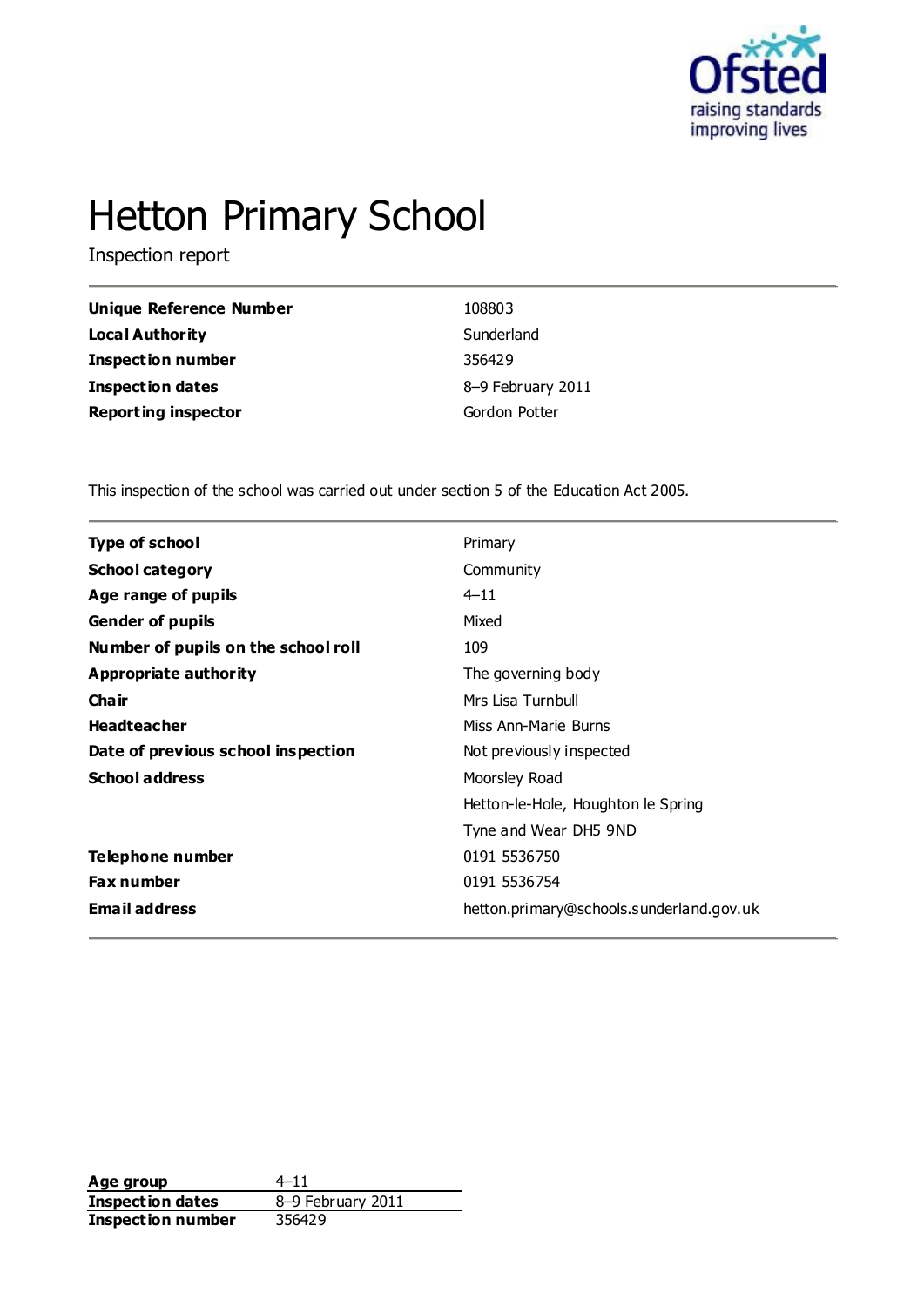The Office for Standards in Education, Children's Services and Skills (Ofsted) regulates and inspects to achieve excellence in the care of children and young people, and in education and skills for learners of all ages. It regulates and inspects childcare and children's social care, and inspects the Children and Family Court Advisory Support Service (Cafcass), schools, colleges, initial teacher training, work-based learning and skills training, adult and community learning, and education and training in prisons and other secure establishments. It assesses council children's services, and inspects services for looked after children, safeguarding and child protection.

Further copies of this report are obtainable from the school. Under the Education Act 2005, the school must provide a copy of this report free of charge to certain categories of people. A charge not exceeding the full cost of reproduction may be made for any other copies supplied.

If you would like a copy of this document in a different format, such as large print or Braille, please telephone 0300 123 4234, or email **[enquiries@ofsted.gov.uk](mailto:enquiries@ofsted.gov.uk)**.

You may copy all or parts of this document for non-commercial educational purposes, as long as you give details of the source and date of publication and do not alter the documentation in any way.

To receive regular email alerts about new publications, including survey reports and school inspection reports, please visit our website and go to 'Subscribe'.

Royal Exchange Buildings St Ann's Square Manchester M2 7LA T: 0300 123 4234 Textphone: 0161 618 8524 E: **[enquiries@ofsted.gov.uk](mailto:enquiries@ofsted.gov.uk)**

W: **[www.ofsted.gov.uk](http://www.ofsted.gov.uk/)**

© Crown copyright 2011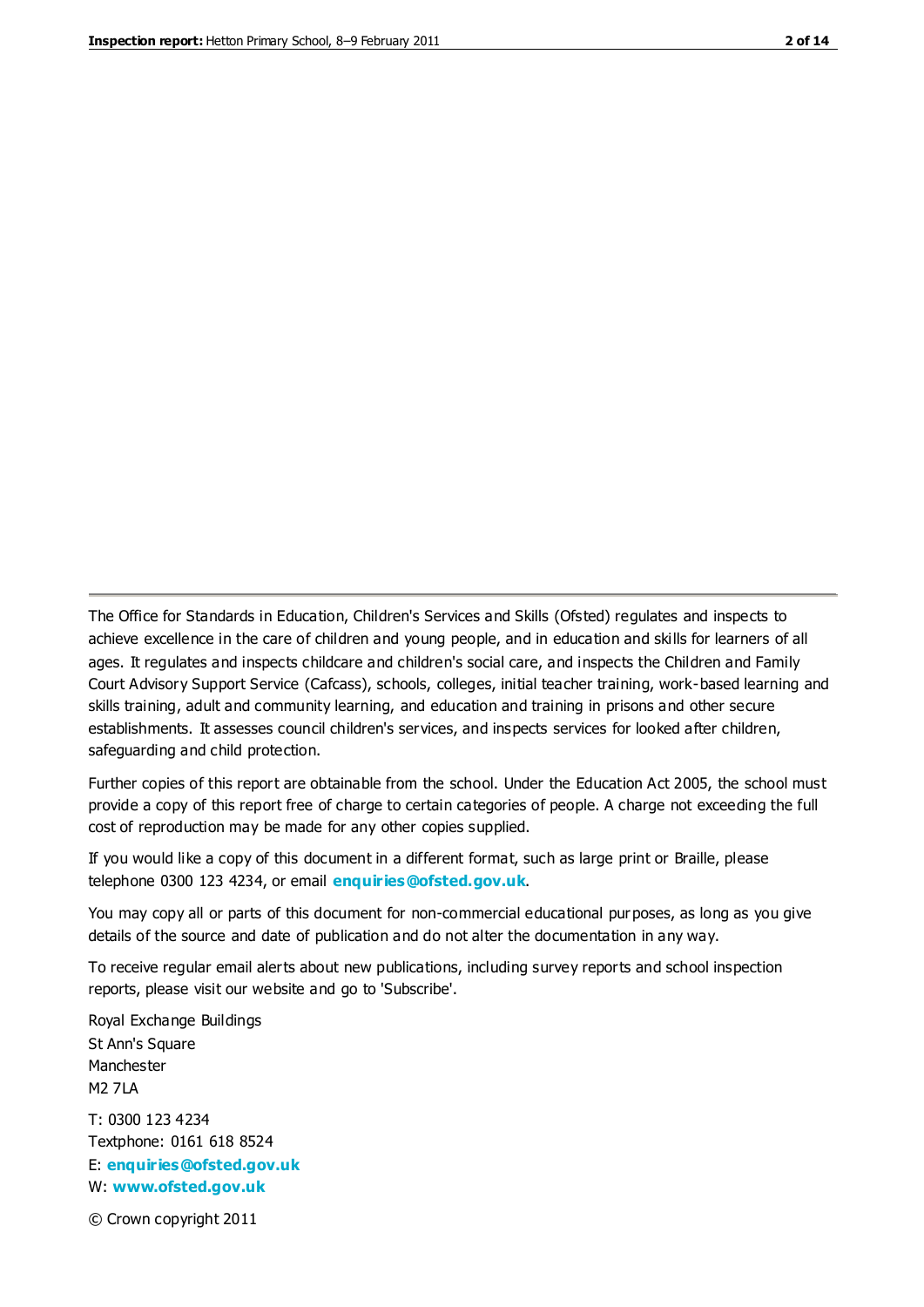## **Introduction**

This inspection was carried out by two additional inspectors. The inspectors observed teaching and learning in 22 lessons, saw six teachers, held meetings with members of the governing body and staff and spoke to pupils. They observed the school's work, and looked at a range of school policies and documentation relating to safeguarding and strategic planning, examples of pupils' work, assessment data and monitoring records. They also scrutinised 31 questionnaires returned by parents and carers, as well as questionnaires from pupils and staff.

The inspection team reviewed many aspects of the school's work. It looked in detail at a number of key areas.

- Whether actions taken by school leaders are having a sustainable effect on raising attainment in writing and mathematics and bringing about improvements in the Early Years Foundation Stage.
- Whether, in the light of the school claiming that leadership and management are good and teaching is satisfactory, actions taken by school leaders is ensuring that there are improvements in teaching which will ensure that pupils make better than satisfactory progress from their starting points.

## **Information about the school**

This school is very much smaller than others of the same type. Most pupils are from White British backgrounds. The proportion of pupils known to be eligible for free school meals is well above average. The proportion of pupils with special educational needs and/or disabilities is average. The school has achieved the Activemark and Healthy School status. The pupils in Years 2 to 6 are taught in three mixed-age classes.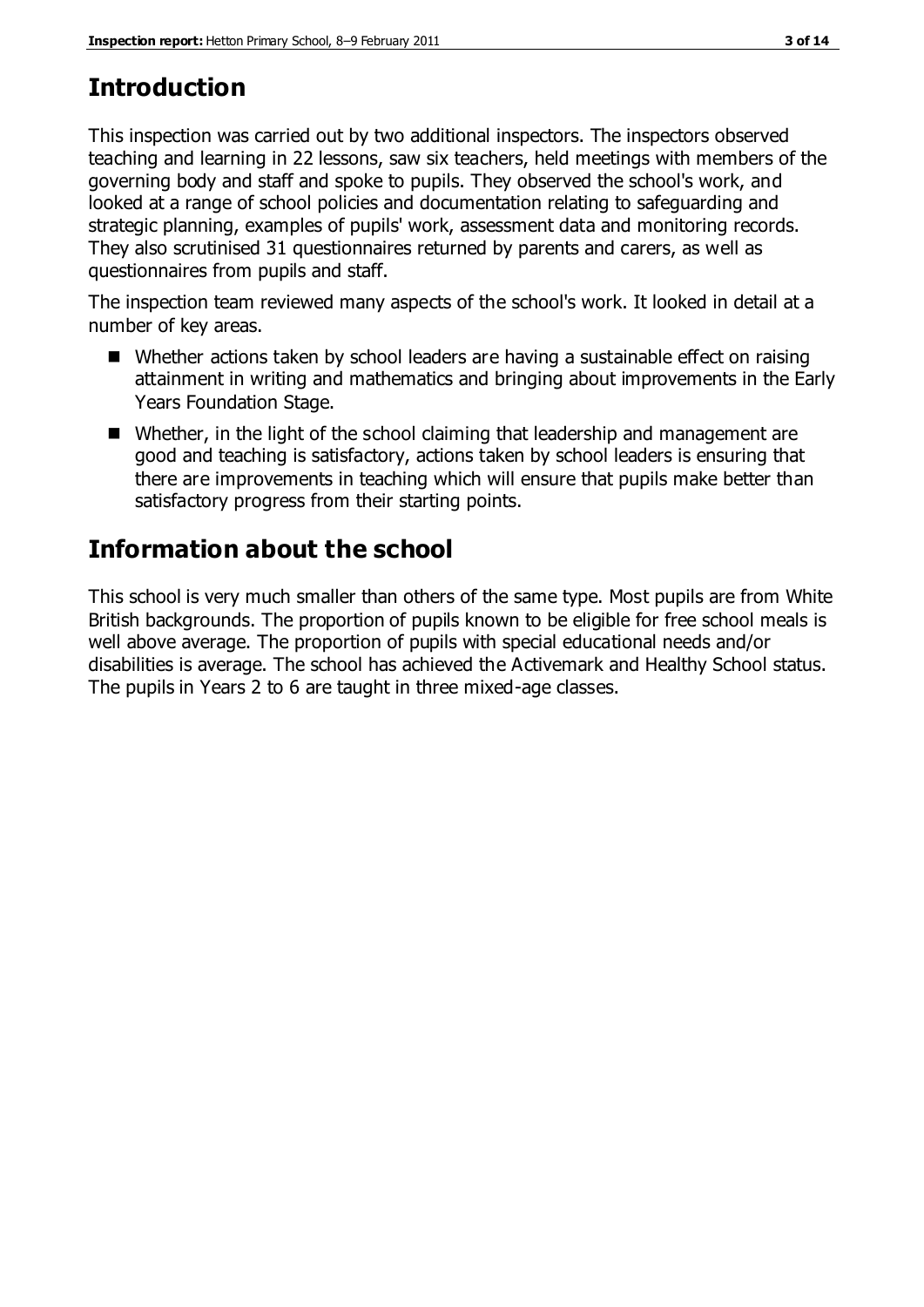## **Inspection judgements**

| Overall effectiveness: how good is the school? |  |
|------------------------------------------------|--|
|------------------------------------------------|--|

#### **The school's capacity for sustained improvement 2**

#### **Main findings**

This is a good school. There are outstanding outcomes for pupils because, for example, they demonstrate good achievement, outstanding behaviour, an exceptional awareness of how to stay fit and healthy and make an outstanding contribution to the school and the wider community. All staff provide exceptionally sensitive care and support which ensure that pupils' well-being and personal development are promoted extremely well and pupils are happy and feel extremely safe. There are outstanding procedures to involve parents and carers in their children's learning, so that progress is enhanced at home. Pupils make good progress because good teaching makes learning fun and the effective curriculum offers many stimulating experiences, including through outstanding partnerships, to enhance pupils' enterprise, sporting and writing skills. In some lessons, teachers offer too much help, do not ask sufficiently challenging questions, the pace of learning drops and pupils' progress slows. The school has striven to improve attendance. However, it remains average because a few families do not see the benefits of ensuring their children attend regularly.

Pupils have an exceptionally strong sense of how to help others, an understanding of other faiths and a developing awareness of life in different cultures. This understanding, together with the school's development of pupils' interest in the historical richness of the local area, enhances pupils' spiritual, moral, social and cultural awareness. Average attainment and attendance, allied to good skills in teamwork and in information and communication technology (ICT), and a clear awareness of the world of work, ensure that pupils' development of workplace skills is good.

The school has much useful information about pupils' skills and abilities which it uses increasingly well to identify and match work to the learning needs of individual pupils and to measure their progress. Marking is also used effectively to tell pupils how well they have achieved in individual tasks. However, it does not ensure that pupils are always clear about how to improve their work. Self-evaluation is accurate, if occasionally overcautious, and includes all staff and governors in planning and monitoring. Accordingly, the school has initiated appropriate and successful strategies which have raised attainment in writing and mathematics and brought about improvements in the Early Years Foundation Stage. Given its track record, the good quality of provision and outstanding outcomes for pupils, the school's capacity to improve is good, and it provides good value for money.

#### **What does the school need to do to improve further?**

By the summer of 2012, improve teaching and thus further accelerate pupils' progress and raise their attainment, by: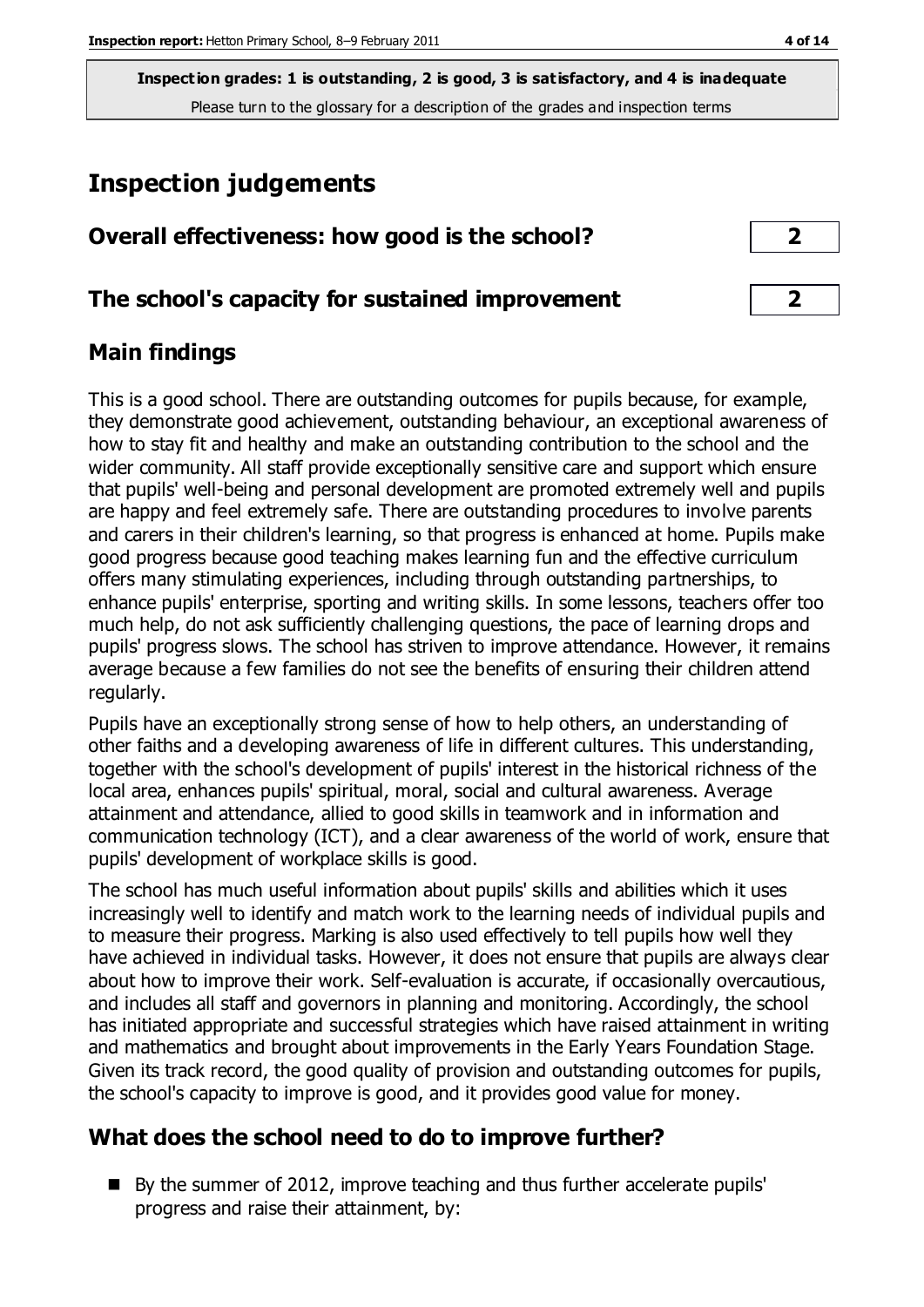- $=$  ensuring that all lessons have a brisk pace and pupils have sufficient opportunities to explore for themselves
- using questions more effectively so that teachers encourage pupils to extend their thinking
- using marking more effectively to help pupils know exactly how to improve their work.
- Improve attendance by:
	- ensuring rigorous strategies are in place to effectively monitor and address school absence
	- working closely with families to help them ensure their children come to school regularly.

### **Outcomes for individuals and groups of pupils 1**

The extent to which pupils achieve and enjoy their work is good. Pupils have excellent attitudes, are extremely courteous, form very positive relationships and show great keenness to do well in their work. They especially enjoy challenging and lively activities, such as projects linked to visits to museums, to explore life in the rainforest, investigate what toys were like in the past or find out about insects, linked to their reading of James and the Giant Peach.

Although cohorts vary in this small school, the skills and abilities with which children join the Early Years Foundation Stage are typically below expectations overall. Pupils make good progress to attain standards which are broadly average at the end of Year 6. Pupils with special educational needs and/or disabilities are well cared for and supported in their learning and they make good progress because their work provides appropriate challenge and interest.

Pupils are exceptionally aware of the importance of a healthy diet and of taking plenty of exercise. This is reflected in their very enthusiastic involvement in physical education and the high take-up of healthy school meals. They care for one another very well, have great respect for each other and for the adults in the school, and say they feel extremely safe. Pupils are confident that they know exactly what to do in the event of a concern.

Pupils make a highly positive contribution to the school community through class and school councils and as house captains. These groups meet regularly and play a major role in helping pupils to behave exceptionally well and feel very safe. Pupils willingly take on roles as playground and lunchtime helpers and peer mediators. They support a range of charities and participate in competitions with other local schools, in activities in the town which celebrate local history and with the local churches. Average attendance rates, good punctuality, involvement in enterprise activities and confidence in group work, mean that pupils are well equipped for their future economic well-being.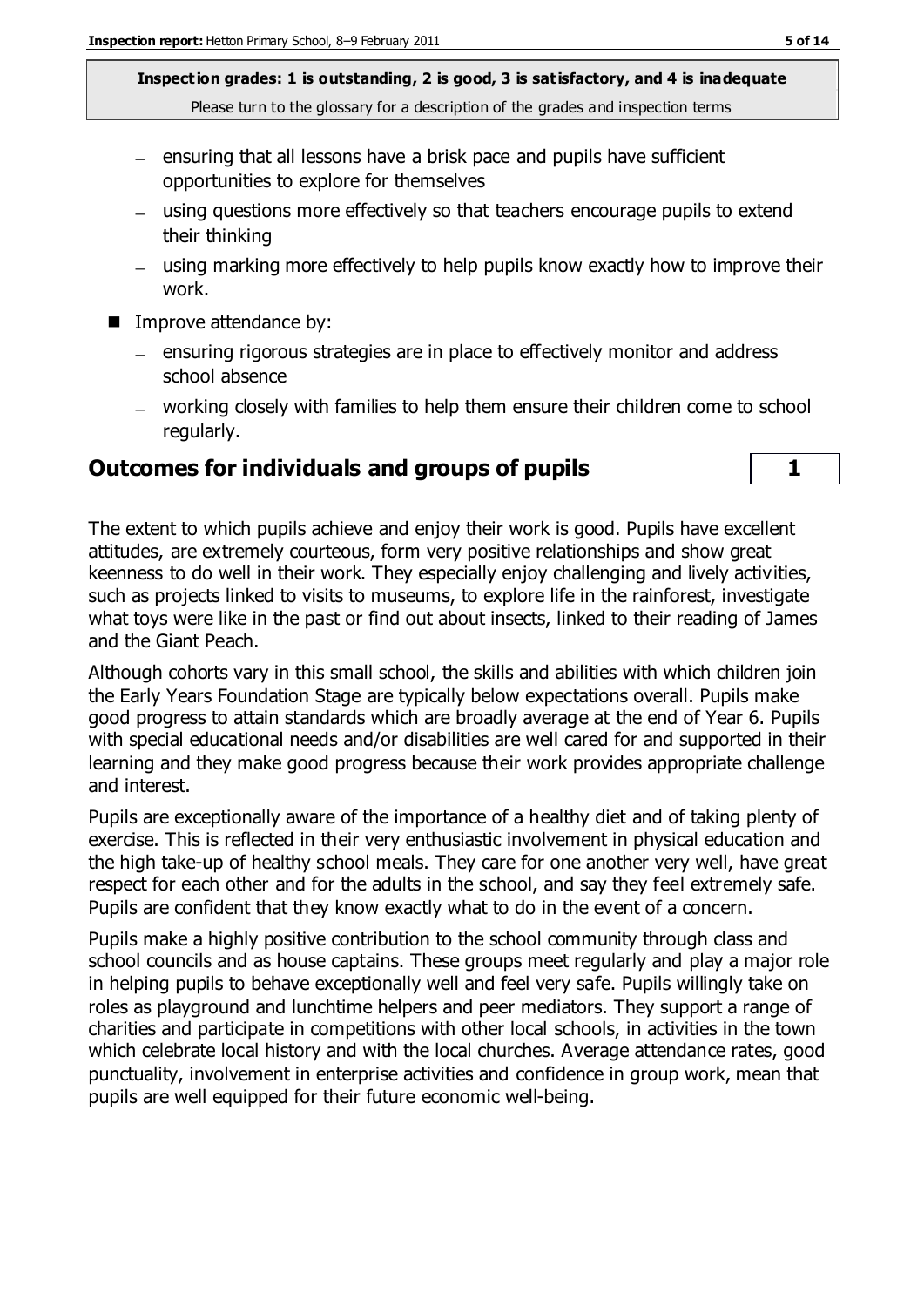# **Inspection grades: 1 is outstanding, 2 is good, 3 is satisfactory, and 4 is inadequate**

Please turn to the glossary for a description of the grades and inspection terms

#### These are the grades for pupils' outcomes

| Pupils' achievement and the extent to which they enjoy their learning                                                     | $\overline{2}$          |
|---------------------------------------------------------------------------------------------------------------------------|-------------------------|
| Taking into account:<br>Pupils' attainment <sup>1</sup>                                                                   | 3                       |
| The quality of pupils' learning and their progress                                                                        | 2                       |
| The quality of learning for pupils with special educational needs and/or disabilities<br>and their progress               | $\mathcal{P}$           |
| The extent to which pupils feel safe                                                                                      | 1                       |
| Pupils' behaviour                                                                                                         | 1                       |
| The extent to which pupils adopt healthy lifestyles                                                                       | 1                       |
| The extent to which pupils contribute to the school and wider community                                                   | 1                       |
| The extent to which pupils develop workplace and other skills that will contribute to<br>their future economic well-being | $\overline{\mathbf{2}}$ |
| Taking into account:<br>Pupils' attendance <sup>1</sup>                                                                   | 3                       |
| The extent of pupils' spiritual, moral, social and cultural development                                                   | $\overline{2}$          |

<sup>1</sup> The grades for attainment and attendance are: 1 is high; 2 is above average; 3 is broadly average; and 4 is low

#### **How effective is the provision?**

Teachers make learning fun, make it clear to pupils what they will learn and how they will know if they have succeeded. They employ interactive whiteboard technology well to engage pupils and plan opportunities for pupils to learn through practical activities, including experiments, games and using ICT. Teachers use questions well to ascertain what pupils already know and check that they have made progress. They use questions less successfully to encourage pupils to develop their ideas. Occasionally, the pace of learning drops because introductory activities go on too long, teachers offer too much information and pupils are prevented from getting on with tasks, or exploring independently or together.

The curriculum contributes to pupils' good progress by offering a range of stimulating activities which are increasingly helping them to see the links between subjects and develop and apply important skills. For example, work on the Second World War successfully develops imagination, creativity and writing skills. There are good procedures to encourage reading. Opportunities for pupils to develop skills in calculation, investigative and problem-solving activities in mathematics have had a positive impact on raising attainment. There are highly effective links with the local secondary school, which enhance pupils' cooking, ICT and sporting skills. Well-planned enrichment activities, including visits to places of worship, Durham Cathedral and Bowes Museum, and opportunities to work with writers and artists, help to develop pupils' skills in writing, art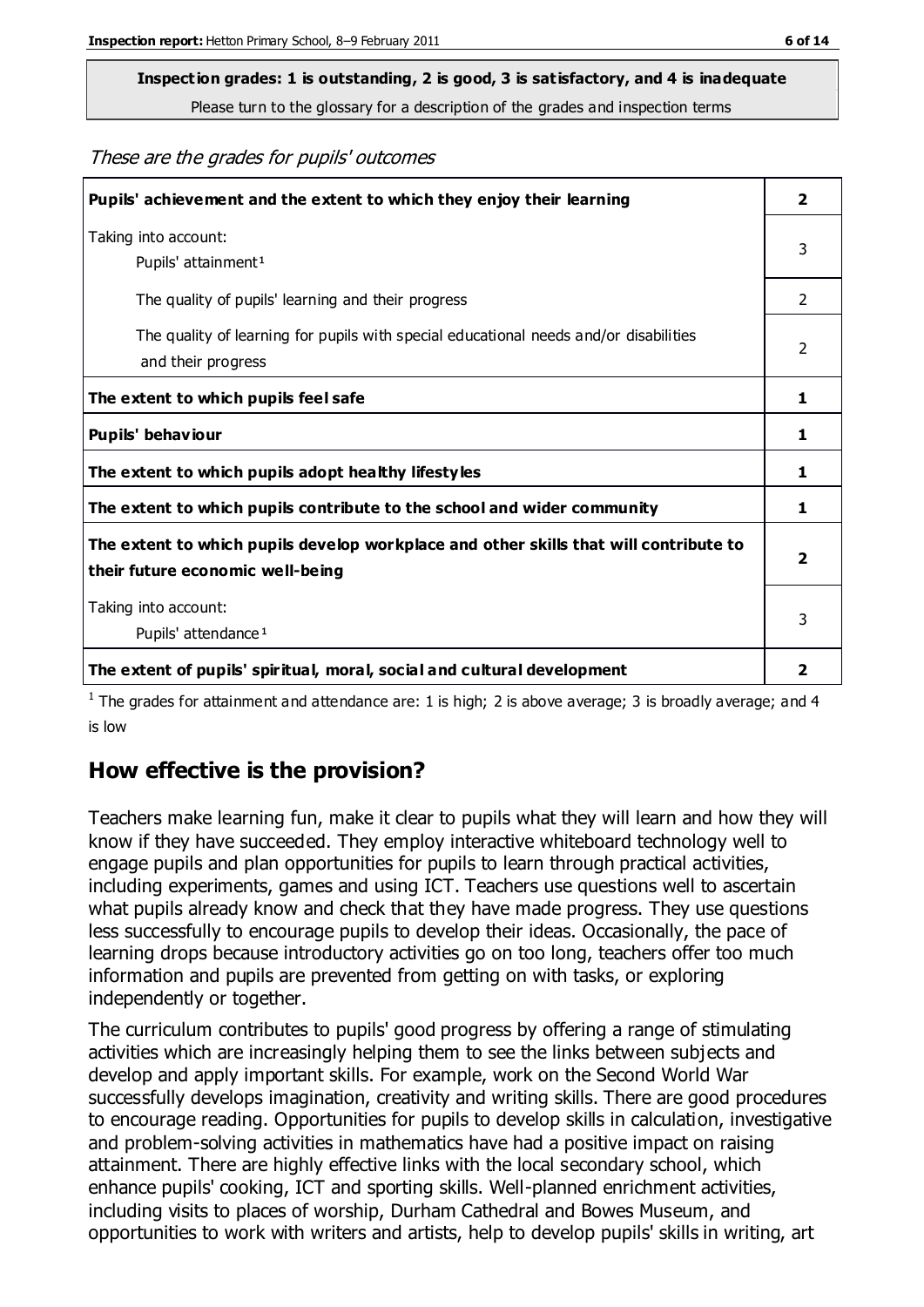and history and their understanding of other faiths and cultures. There are many popular extra-curricular clubs which promote learning and enjoyment in sporting, arts and environmental activities, including film club, recycling and the development of the school garden.

Staff's extremely detailed knowledge of the personal and emotional needs of individual pupils is put to excellent use. Pupils are cared for exceptionally well, their varied learning needs are met and they develop self-esteem, respect and a sense of responsibility. There are extremely successful strategies to help those pupils who may be falling behind in their learning. Well-established and highly effective practices involve parents and carers when their children enter school, move from class to class and transfer to secondary school.

These are the grades for the quality of provision

| The quality of teaching                                                                                    |  |
|------------------------------------------------------------------------------------------------------------|--|
| Taking into account:<br>The use of assessment to support learning                                          |  |
| The extent to which the curriculum meets pupils' needs, including, where relevant,<br>through partnerships |  |
| The effectiveness of care, guidance and support                                                            |  |

#### **How effective are leadership and management?**

The highly experienced and well-respected headteacher has rigorously and skilfully pursued and implemented strategies that have brought about an improvement in school effectiveness. Very ably supported by the deputy headteacher, she has established and developed an enthusiastic leadership team and effective systems for tracking progress and monitoring the effectiveness of teaching. They have introduced initiatives that have raised attainment and effected improvements in the Early Years Foundation Stage. All staff have clearly defined roles and responsibilities and are enthusiastic about their contribution to the development of key areas of the curriculum. They welcome these opportunities to contribute to decision making and the very detailed school improvement plan and to advance their own professional development. The governing body offers good support and challenge to the school and has developed effective procedures to monitor learning.

The school's arrangements for safeguarding pupils are outstanding, as all aspects meet government requirements and are rigorously monitored and reviewed to ensure pupils' safety. The school has exceptionally effective links with outside agencies to support the pupils' wide-ranging needs and to develop learning opportunities. For example, a Family Learning project with Sunderland Football Club enables parents and carers to help their children learn at home and encourages better attendance at school. There is a clear commitment to promoting equal opportunities and to ensuring that discrimination against any group is avoided at all times. Careful analysis of assessment information means that any variations in performance are identified and resolved quickly and parents and carers are kept well informed of pupils' progress. The school is proud of its inclusive nature and makes a good contribution to community cohesion. The sense of community in the school is extremely strong and there are excellent links with the local community. Pupils have a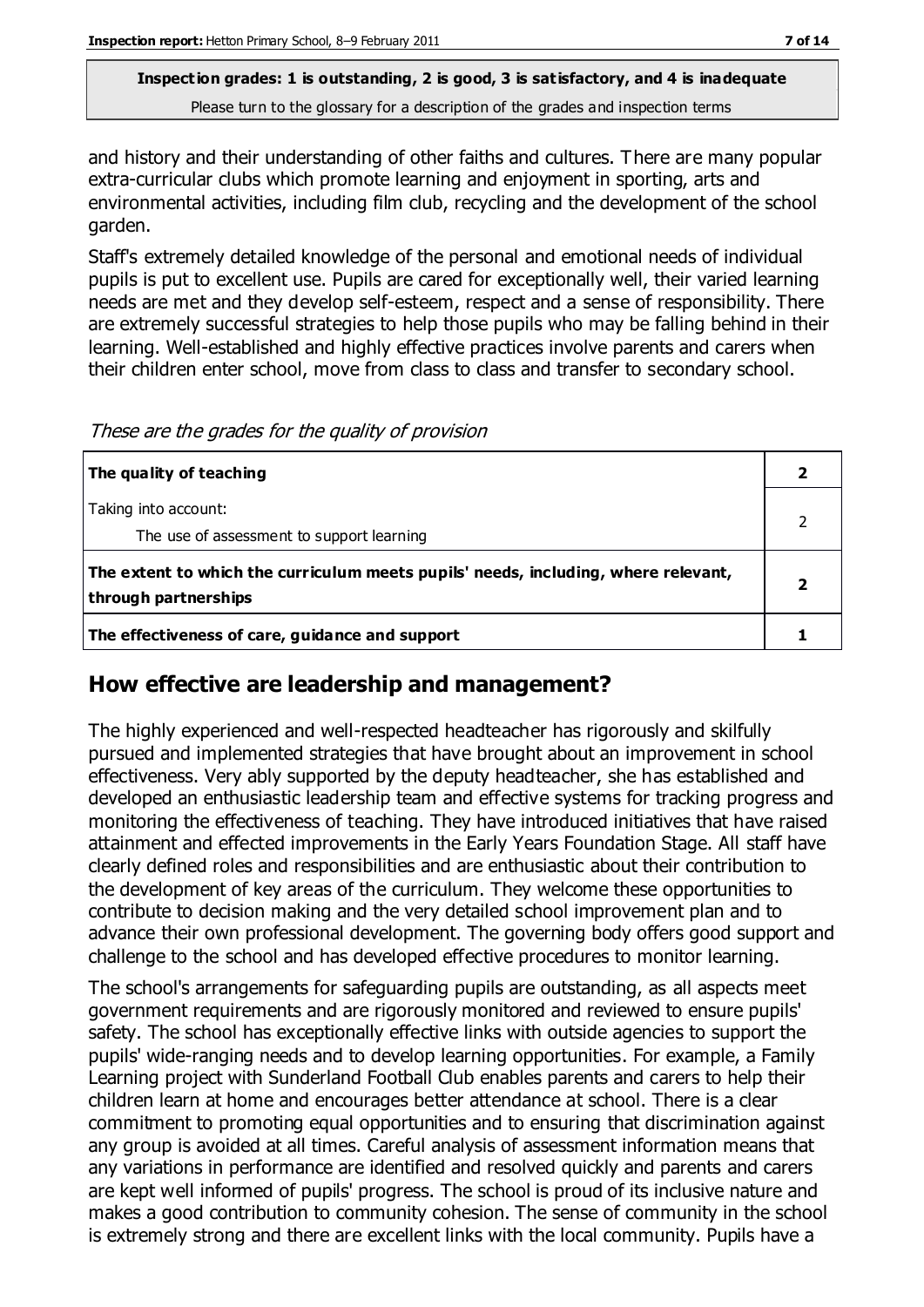developing understanding of Great Britain as a diverse, multicultural society and of life in other countries.

| These are the grades for leadership and management |  |  |
|----------------------------------------------------|--|--|
|----------------------------------------------------|--|--|

| The effectiveness of leadership and management in embedding ambition and driving<br><i>improvement</i>                                                           | 2                       |
|------------------------------------------------------------------------------------------------------------------------------------------------------------------|-------------------------|
| Taking into account:<br>The leadership and management of teaching and learning                                                                                   | 2                       |
| The effectiveness of the governing body in challenging and supporting the<br>school so that weaknesses are tackled decisively and statutory responsibilities met | 2                       |
| The effectiveness of the school's engagement with parents and carers                                                                                             | 1                       |
| The effectiveness of partnerships in promoting learning and well-being                                                                                           | 1                       |
| The effectiveness with which the school promotes equality of opportunity and tackles<br>discrimination                                                           | $\overline{\mathbf{2}}$ |
| The effectiveness of safeguarding procedures                                                                                                                     | 1                       |
| The effectiveness with which the school promotes community cohesion                                                                                              | $\mathbf{2}$            |
| The effectiveness with which the school deploys resources to achieve value for money                                                                             | 2                       |

## **Early Years Foundation Stage**

Children's skills on entry to Reception are least well developed in communication, language and literacy, social development and numeracy. Effective teaching, which is skilfully directed to develop skills in counting, speaking and listening and linking sounds and letters, helps children to make good progress from their starting points. Children thrive on creative activities such as craft, painting, writing and imaginative play and develop as confident and caring individuals. They particularly enjoy construction, dancing and writing about dragons to celebrate Chinese New Year. The teachers offer children many challenging activities both indoors and outdoors, and there are increasing opportunities for children to choose and organise their own learning.

Staff ensure that requirements regarding children's safety are met and encourage children to assess risks themselves. A range of healthy snacks and drinking water, opportunities for exercise, and clear guidelines for hand-washing, all help children to develop a good understanding of how to stay healthy. Effective leadership ensures that teaching is good because it is securely based on the knowledge of how young children learn and develop. Observations and assessments are used effectively to support and extend children's learning and identify areas for improvement. There are highly effective partnerships with parents and carers that enable children to settle quickly into the Reception class. The learning journals, in particular, help parents and carers to understand how well their children are progressing.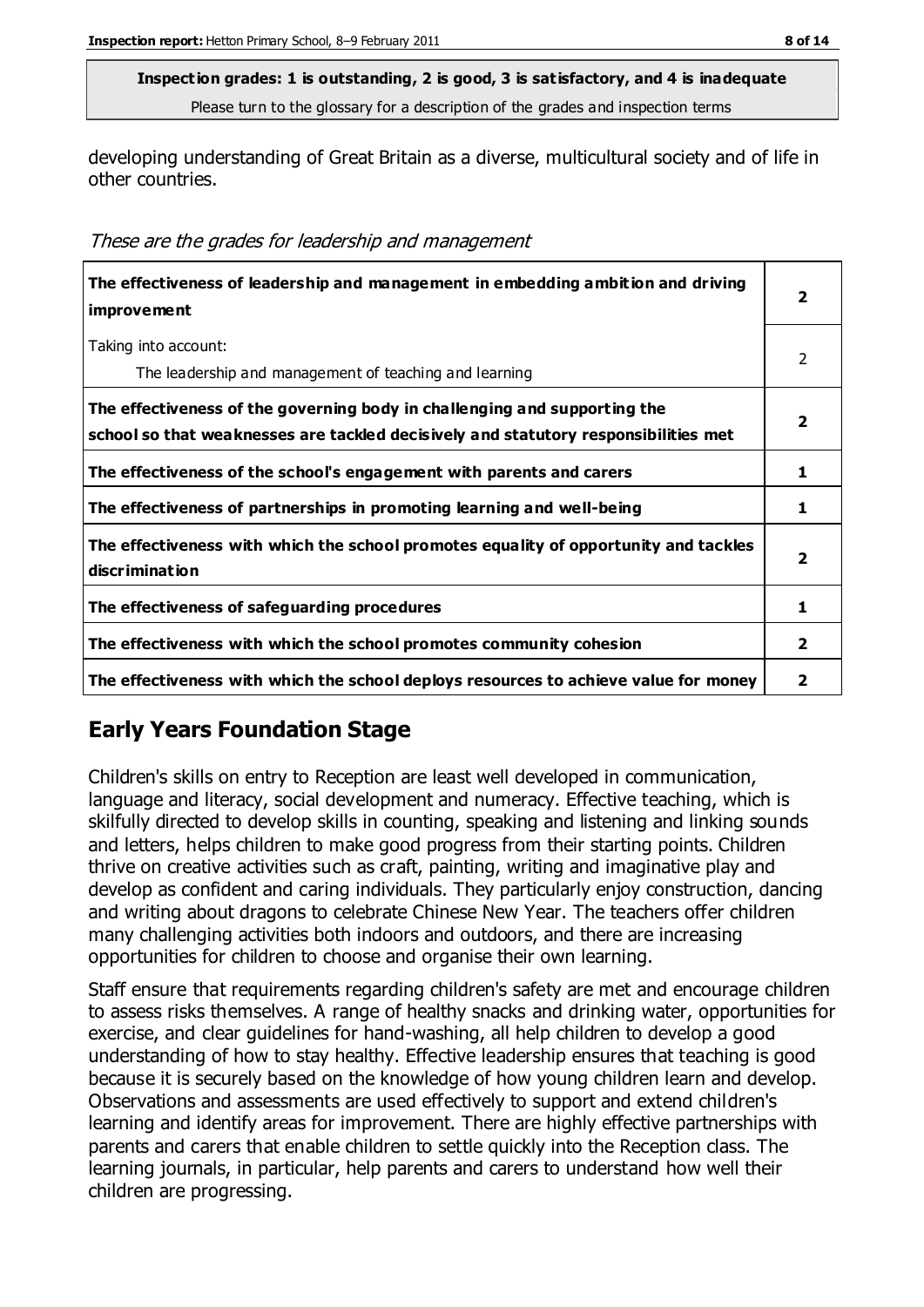**Inspection grades: 1 is outstanding, 2 is good, 3 is satisfactory, and 4 is inadequate**

Please turn to the glossary for a description of the grades and inspection terms

These are the grades for the Early Years Foundation Stage

| Overall effectiveness of the Early Years Foundation Stage                             |  |
|---------------------------------------------------------------------------------------|--|
| Taking into account:<br>Outcomes for children in the Early Years Foundation Stage     |  |
| The quality of provision in the Early Years Foundation Stage                          |  |
| The effectiveness of leadership and management of the Early Years Foundation<br>Stage |  |

#### **Views of parents and carers**

The proportion of parents and carers responding to the questionnaire was below average for a school of this type. The respondents support the school and its leaders extremely strongly with almost all being happy with their child's experience at school and all aspects of its work. The inspection findings reflect these very positive views.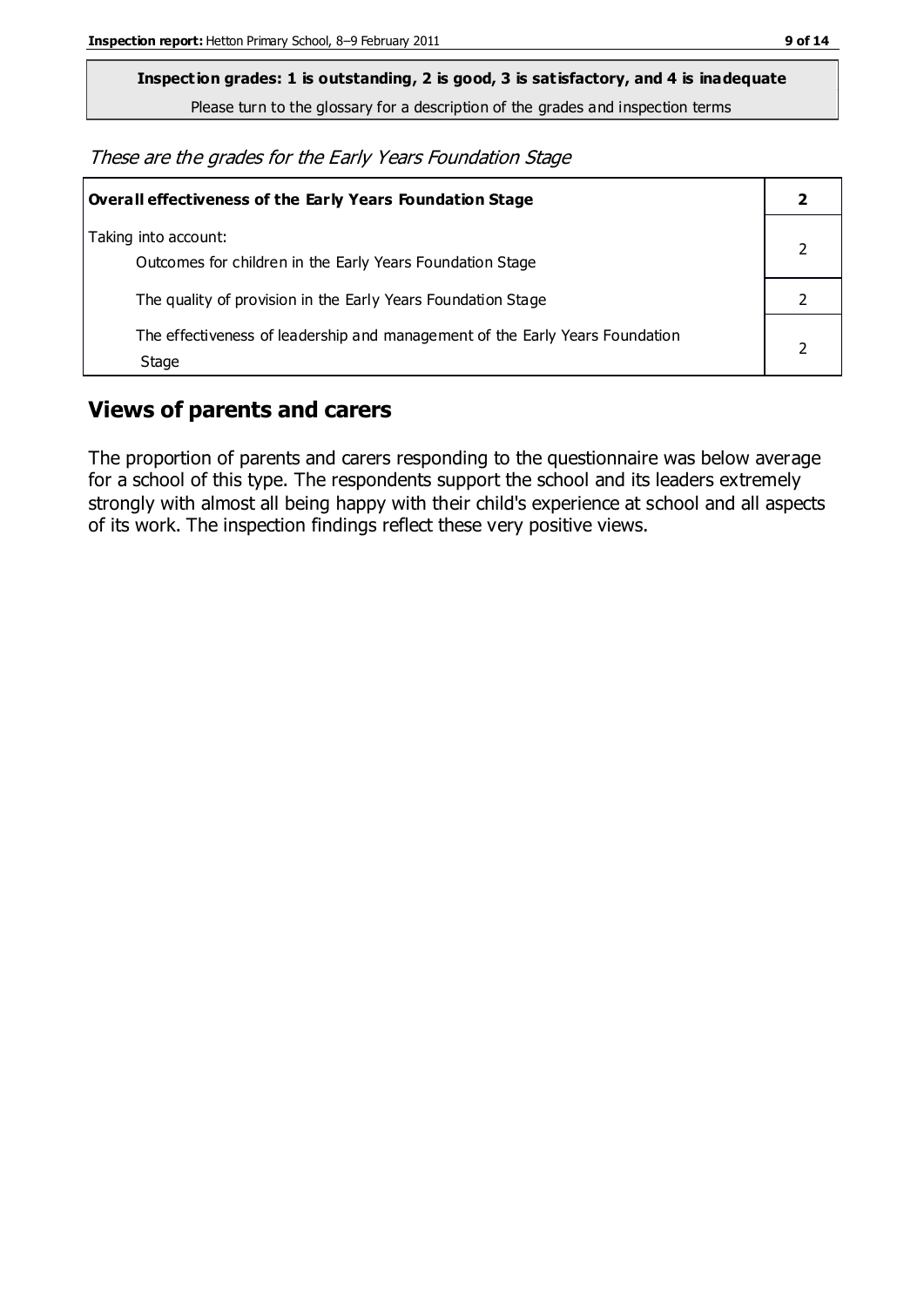#### **Responses from parents and carers to Ofsted's questionnaire**

Ofsted invited all the registered parents and carers of pupils registered at Hetton Primary School to complete a questionnaire about their views of the school.

In the questionnaire, parents and carers were asked to record how strongly they agreed with 13 statements about the school.

The inspector received 31 completed questionnaires by the end of the on-site inspection. In total, there are 109 pupils registered at the school.

| <b>Statements</b>                                                                                                                                                                                                                                       | <b>Strongly</b><br>agree |               | Agree          |               | <b>Disagree</b> |               | <b>Strongly</b><br>disagree |               |
|---------------------------------------------------------------------------------------------------------------------------------------------------------------------------------------------------------------------------------------------------------|--------------------------|---------------|----------------|---------------|-----------------|---------------|-----------------------------|---------------|
|                                                                                                                                                                                                                                                         | <b>Total</b>             | $\frac{1}{2}$ | <b>Total</b>   | $\frac{0}{0}$ | <b>Total</b>    | $\frac{0}{0}$ | <b>Total</b>                | $\frac{0}{0}$ |
| My child enjoys school                                                                                                                                                                                                                                  | 29                       | 94            | $\overline{2}$ | 6             | 0               | $\mathbf 0$   | $\mathbf 0$                 | $\mathbf 0$   |
| The school keeps my child<br>safe                                                                                                                                                                                                                       | 30                       | 97            | $\mathbf{1}$   | 3             | 0               | $\mathbf 0$   | $\mathbf 0$                 | $\mathbf 0$   |
| My school informs me about<br>my child's progress                                                                                                                                                                                                       | 27                       | 87            | 3              | 10            | 0               | $\mathbf{0}$  | $\mathbf 0$                 | $\mathbf 0$   |
| My child is making enough<br>progress at this school                                                                                                                                                                                                    | 27                       | 87            | 3              | 10            | $\mathbf{1}$    | 3             | $\mathbf 0$                 | $\mathbf 0$   |
| The teaching is good at this<br>school                                                                                                                                                                                                                  | 27                       | 87            | 4              | 13            | 0               | $\mathbf 0$   | 0                           | $\mathbf 0$   |
| The school helps me to<br>support my child's learning                                                                                                                                                                                                   | 24                       | 77            | $\overline{7}$ | 23            | 0               | $\mathbf{0}$  | $\mathbf 0$                 | $\mathbf 0$   |
| The school helps my child to<br>have a healthy lifestyle                                                                                                                                                                                                | 24                       | 77            | $\overline{7}$ | 23            | 0               | $\mathbf 0$   | $\mathbf 0$                 | $\mathbf 0$   |
| The school makes sure that<br>my child is well prepared for<br>the future (for example<br>changing year group,<br>changing school, and for<br>children who are finishing<br>school, entering further or<br>higher education, or entering<br>employment) | 27                       | 87            | 4              | 13            | $\mathbf 0$     | $\mathbf 0$   | $\mathbf 0$                 | $\mathbf 0$   |
| The school meets my child's<br>particular needs                                                                                                                                                                                                         | 27                       | 87            | $\overline{4}$ | 13            | $\pmb{0}$       | $\mathbf 0$   | $\mathbf 0$                 | $\mathbf 0$   |
| The school deals effectively<br>with unacceptable behaviour                                                                                                                                                                                             | 28                       | 90            | 3              | 10            | 0               | $\mathbf 0$   | $\mathbf 0$                 | $\mathbf 0$   |
| The school takes account of<br>my suggestions and concerns                                                                                                                                                                                              | 24                       | 77            | 7              | 23            | 0               | $\mathbf{0}$  | $\mathbf 0$                 | $\mathbf{0}$  |
| The school is led and<br>managed effectively                                                                                                                                                                                                            | 30                       | 97            | $\mathbf{1}$   | 3             | $\mathbf 0$     | $\mathbf 0$   | $\mathbf 0$                 | $\mathbf 0$   |
| Overall, I am happy with my<br>child's experience at this<br>school                                                                                                                                                                                     | 29                       | 94            | $\overline{2}$ | 6             | $\pmb{0}$       | $\mathbf 0$   | $\mathbf 0$                 | $\pmb{0}$     |

The table above summarises the responses that parents and carers made to each statement. The percentages indicate the proportion of parents and carers giving that response out of the total number of completed questionnaires. Where one or more parents and carers chose not to answer a particular question, the percentages will not add up to 100%.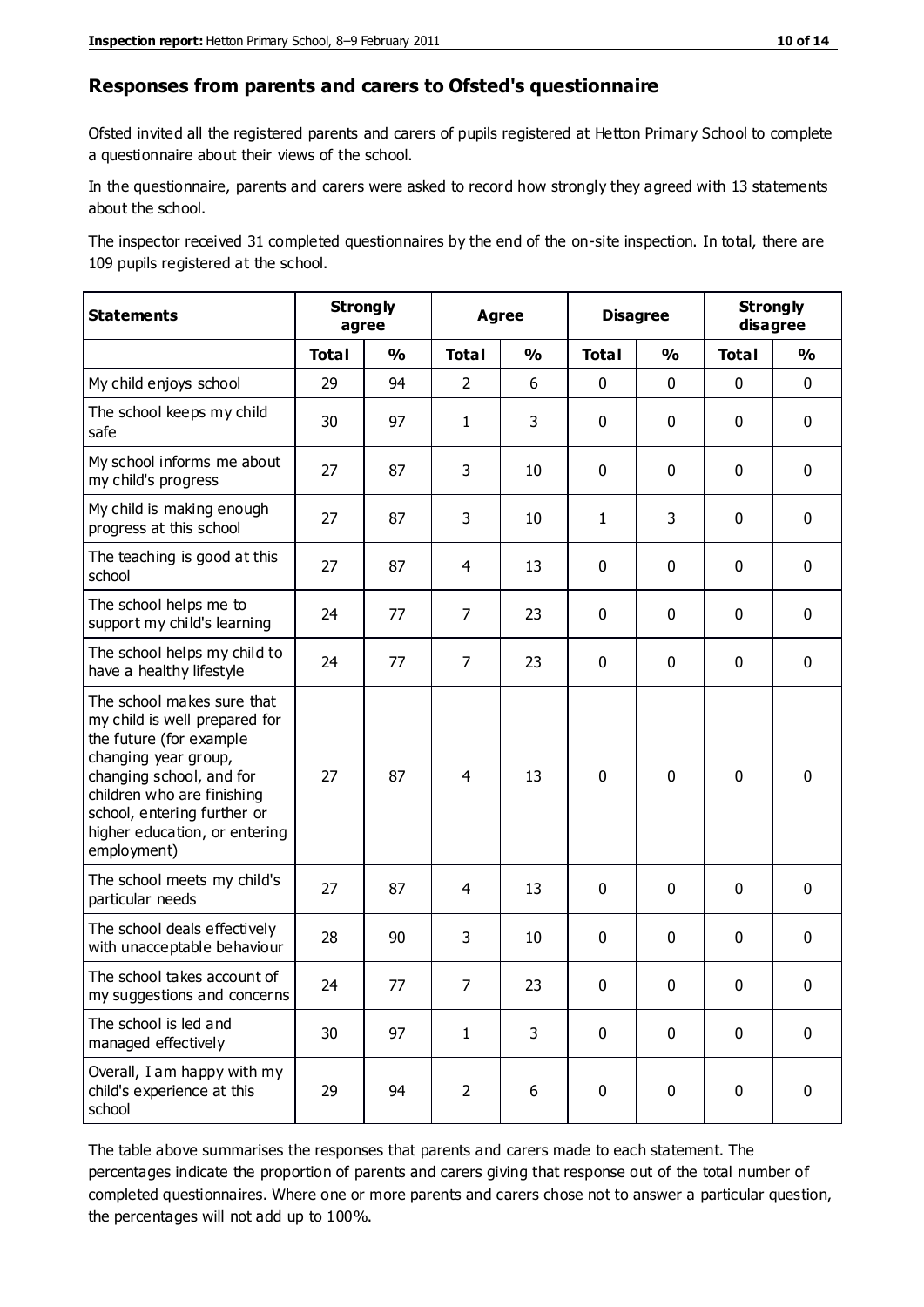## **Glossary**

| Grade   | <b>Judgement</b> | <b>Description</b>                                                                                                                                                                                                            |
|---------|------------------|-------------------------------------------------------------------------------------------------------------------------------------------------------------------------------------------------------------------------------|
| Grade 1 | Outstanding      | These features are highly effective. An outstanding school<br>provides exceptionally well for all its pupils' needs.                                                                                                          |
| Grade 2 | Good             | These are very positive features of a school. A school that<br>is good is serving its pupils well.                                                                                                                            |
| Grade 3 | Satisfactory     | These features are of reasonable quality. A satisfactory<br>school is providing adequately for its pupils.                                                                                                                    |
| Grade 4 | Inadequate       | These features are not of an acceptable standard. An<br>inadequate school needs to make significant improvement<br>in order to meet the needs of its pupils. Ofsted inspectors<br>will make further visits until it improves. |

#### **What inspection judgements mean**

#### **Overall effectiveness of schools**

|                       | Overall effectiveness judgement (percentage of schools) |      |                     |                   |
|-----------------------|---------------------------------------------------------|------|---------------------|-------------------|
| <b>Type of school</b> | <b>Outstanding</b>                                      | Good | <b>Satisfactory</b> | <b>Inadequate</b> |
| Nursery schools       | 59                                                      | 35   | 3                   | 3                 |
| Primary schools       | 9                                                       | 44   | 39                  | 7                 |
| Secondary schools     | 13                                                      | 36   | 41                  | 11                |
| Sixth forms           | 15                                                      | 39   | 43                  | 3                 |
| Special schools       | 35                                                      | 43   | 17                  | 5                 |
| Pupil referral units  | 21                                                      | 42   | 29                  | 9                 |
| All schools           | 13                                                      | 43   | 37                  | 8                 |

New school inspection arrangements were introduced on 1 September 2009. This means that inspectors now make some additional judgements that were not made previously.

The data in the table above are for the period 1 September 2009 to 31 August 2010 and are consistent with the latest published official statistics about maintained school inspection outcomes (see **[www.ofsted.gov.uk](http://www.ofsted.gov.uk/)**).

The sample of schools inspected during 2009/10 was not representative of all schools nationally, as weaker schools are inspected more frequently than good or outstanding schools.

Percentages are rounded and do not always add exactly to 100.

Sixth form figures reflect the judgements made for the overall effectiveness of the sixth form in secondary schools, special schools and pupil referral units.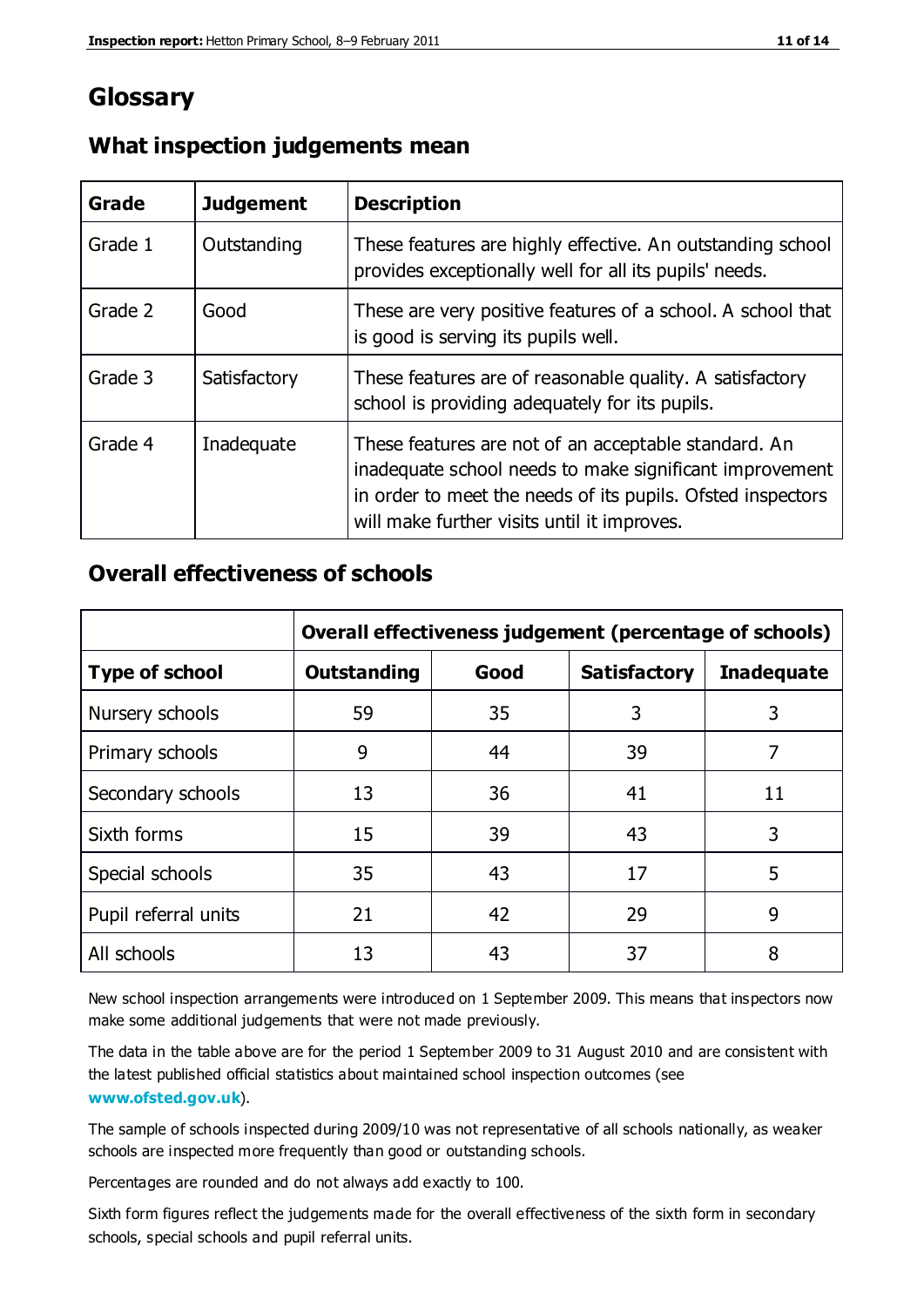## **Common terminology used by inspectors**

| Achievement:               | the progress and success of a pupil in their learning,<br>development or training.                                                                                                                                                          |  |  |
|----------------------------|---------------------------------------------------------------------------------------------------------------------------------------------------------------------------------------------------------------------------------------------|--|--|
| Attainment:                | the standard of the pupils' work shown by test and<br>examination results and in lessons.                                                                                                                                                   |  |  |
| Capacity to improve:       | the proven ability of the school to continue<br>improving. Inspectors base this judgement on what<br>the school has accomplished so far and on the quality<br>of its systems to maintain improvement.                                       |  |  |
| Leadership and management: | the contribution of all the staff with responsibilities,<br>not just the headteacher, to identifying priorities,<br>directing and motivating staff and running the school.                                                                  |  |  |
| Learning:                  | how well pupils acquire knowledge, develop their<br>understanding, learn and practise skills and are<br>developing their competence as learners.                                                                                            |  |  |
| Overall effectiveness:     | inspectors form a judgement on a school's overall<br>effectiveness based on the findings from their<br>inspection of the school. The following judgements,<br>in particular, influence what the overall effectiveness<br>judgement will be. |  |  |
|                            | The school's capacity for sustained<br>improvement.                                                                                                                                                                                         |  |  |
|                            | Outcomes for individuals and groups of pupils.                                                                                                                                                                                              |  |  |
|                            | The quality of teaching.                                                                                                                                                                                                                    |  |  |
|                            | The extent to which the curriculum meets<br>pupils' needs, including, where relevant,<br>through partnerships.                                                                                                                              |  |  |
|                            | The effectiveness of care, guidance and<br>support.                                                                                                                                                                                         |  |  |
| Progress:                  | the rate at which pupils are learning in lessons and<br>over longer periods of time. It is often measured by<br>comparing the pupils' attainment at the end of a key                                                                        |  |  |

stage with their attainment when they started.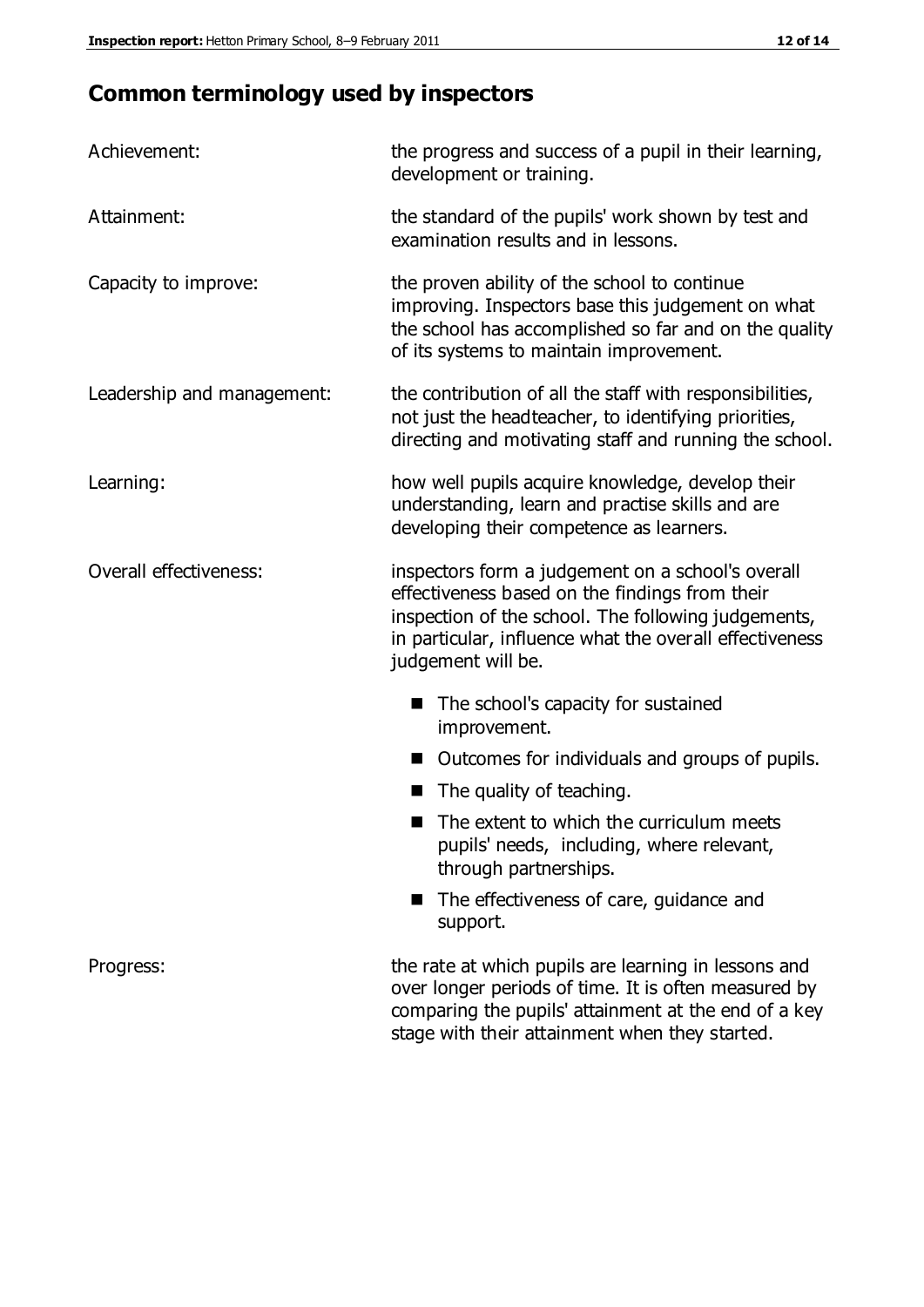#### **This letter is provided for the school, parents and carers to share with their children. It describes Ofsted's main findings from the inspection of their school.**

10 February 2011

#### Dear Pupils

#### **Inspection of Hetton Primary School, Houghton le Spring, DH5 9ND**

Thank you so much for making us so welcome when we inspected your school.

You go to a good school. We were extremely impressed by how hard you work in lessons and by your friendliness. You told us that you look forward to coming to school because you like your teachers and appreciate the activities the school provides for you, such as visits and clubs. You behave exceptionally well, show great respect for one another and look after one another admirably. You are very polite and helpful and we enjoyed talking to you about your school. We were particularly impressed by how safe you feel, how much you know about leading a healthy life and the way you are involved in helping to raise money to improve the school and for charities. Your parents and carers like the school very much. Your teachers try hard to make your lessons fun and all staff care for you exceptionally well. Your teachers also know what to do to make the school even better. They have agreed with me that they should do the following things to help your school to improve even more:

- $\blacksquare$  help you to reach even higher standards at the end of Year 6, by making sure that all your lessons are as good as the very best lessons you have
- making sure that marking tells you clearly how to improve your work
- working with your parents and carers to make sure that more of you attend school more regularly.

You can help by continuing to do your best and attending regularly. We wish you every success in the future.

Yours sincerely

Mr Gordon Potter Lead inspector